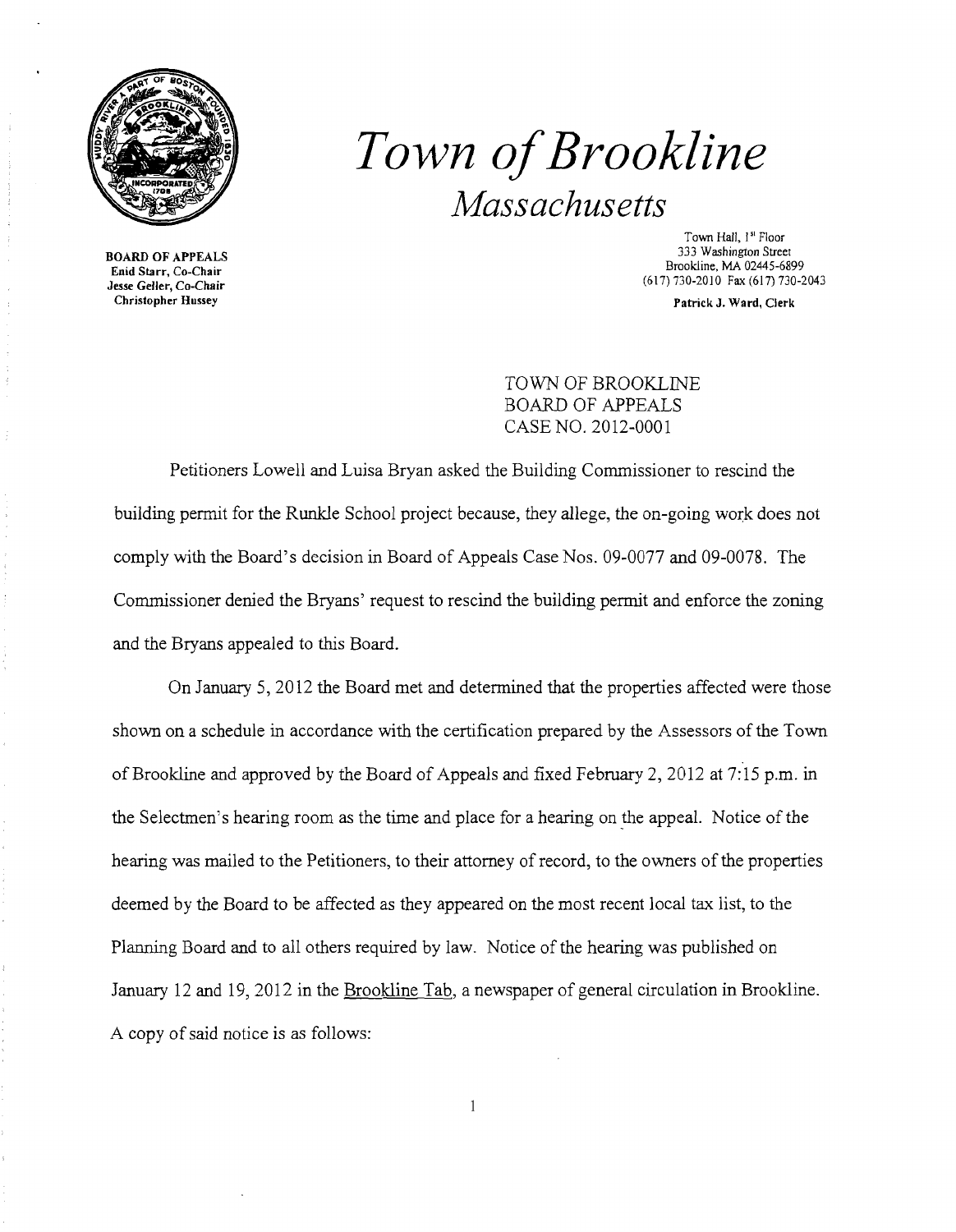## NOTICE OF HEARING

Pursuant to M.G.L. C. 39, sections 23A & 23B, the Board of Appeals will conduct a public hearing to discuss the following case:

Petitioner: LOWEL AND LUISA BRYAN Owner: BROOKLINE PUBLIC SCHOOLS Location of Premises: 50 Druce Street Date of Hearing: February 2, 2012 Time of Hearing: 7:15 p.m. Place of Hearing: Selectmen's Hearing Room, 6<sup>th</sup> Floor

A public hearing will be held to consider Petitioners/Appellants Lowell and Luisa Bryan M.G.L. ch. 40A, §8 appeal of the Building Commissioner's denial of their request for enforcement. Petitioners/Appellants allege that the ongoing renovation and addition to the Runkle School does not comply with the Board of Appeals' decision in Consolidated Case nos. 09-0077 and 09-0078. The petitioner's further allege that additional zoning relief is required pursuant to Zoning By-Law §5.08.2 at 50 DRUCE ST.

Said premise located in an S-7(single-family) residential district.

*Hearings, once opened, may be continued by the Chair to a date and time certain. No further notice will be mailed to abutters or advertised in the TAB. Questions regarding whether a*  hearing has been continued, or the date and time of any hearing may be directed to the Zoning *Administrator at* 617-734-2134 *or check meeting calendar at:* 

*http://calendars.town.brookline.ma.usIMasterTownCalandarl?FormID=158.* 

*The Town of Brookline does not discriminate on the basis of disability in admission to, access to, or operations ofits programs, services or activities. Individuals who need auxiliary aids for effective communication in programs and services ofthe Town ofBrookline are invited to make their needs known to the* ADA *Coordinator, Stephen Bressler, Town ofBrookline,* 11 *Pierce Street, Brookline, MA 02445. Telephone:* (617) *730-2330; TDD* (617) *730-2327.* 

## Enid Starr Jesse Geller Christopher Hussey

At the time and place specified in the notice, this Board held a public hearing. Present at

the hearing were Chairman Enid Starr and Board Members Jesse Geller and Mark G. Zuroff.

Attorney James Gray Wagner represented the Petitioners. Associate Town Counsel John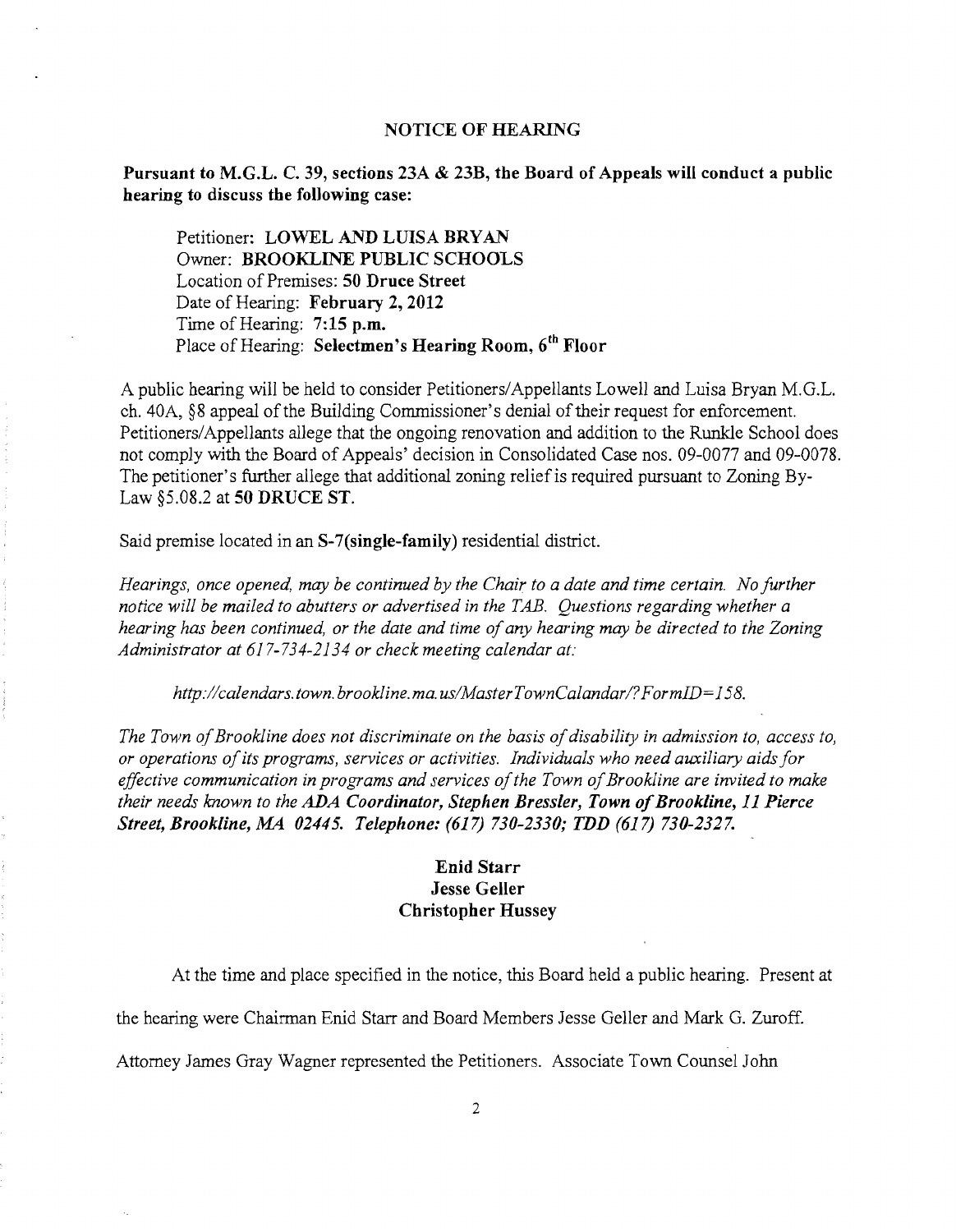Buchheit and Architect Robert Bell represented the School Department. The hearing was opened on February 2, 2012 and, at the request of the Petitioners, continued to March 1,2012. The Bryans, through Attorney Wagner, presented their case and were supported by their neighbors Michael Oates (96 Dean Road) and Harvey Finkel (92 Dean Road).

The Bryans are abutters to the School and live at 36 Druce Street. The Runkle School ("School") is a public school located at 50 Druce Street. The Bryans allege that the construction of the School violates the Board's prior decision in Case Nos. 09-0077 and 09-0078 (the "2010 Decision") because it is different from the plans presented to the Board during the hearing of those matters. More specifically, the Bryans state that heating, ventilation and air conditioning (HVAC) units have been moved to the Druce Street side of the school near their home, the square footage of the school has been increased, and the School Department has not complied with Condition 1 of the 2010 Decision. Moreover, the Bryans alleged that the School Department has increased a nonconformity by adding HVAC equipment and screening to the roof of the school near their home. For the reasons set forth below, the Board upholds the decision of the Building Commissioner denying the Bryans' request for zoning enforcement and rescission of the building pennit.

In the 2010 Decision, the Board found that the School Department had met its burden under the portion of G.L. c. *40A,* §3 known as the *Dover Amendment,* and granted it an exemption from the Zoning By-Law's requirements for floor area ratio ("FAR"), parking and loading docks. No relief by way of Special Permits was granted. The only portion of the relief granted in the 2010 Decision alleged by the Bryans to be at issue in this appeal is the FAR exemption. As reflected in the 2010 Decision, this Board found that in order for the School Department to adequately educate the children in the neighborhood, it required a school with an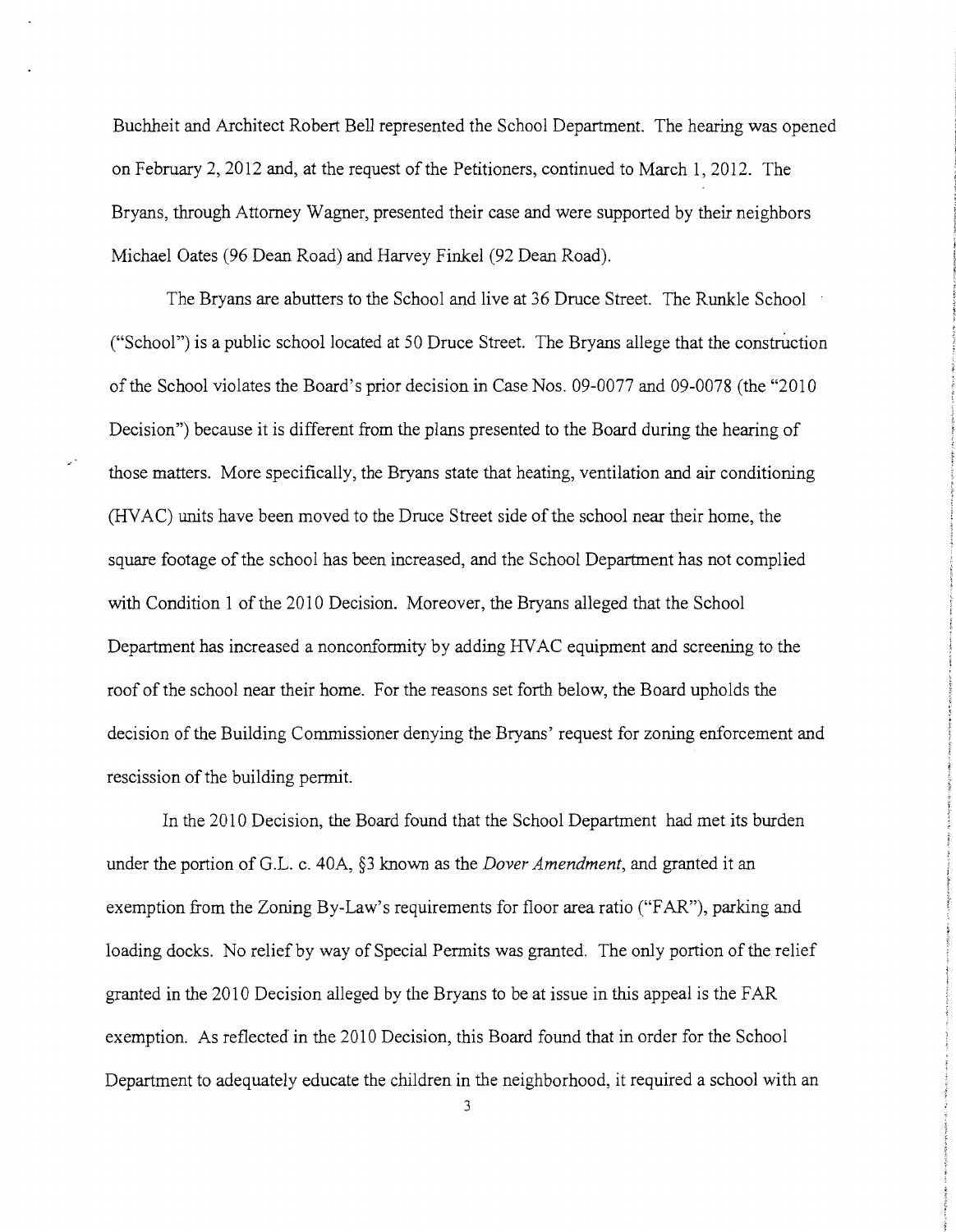FAR of .88. It also determined that this need to educate the local school children outweighed local municipal zoning concerns. In arriving at these conclusions, the Board reviewed plans, elevations and drawings presented by the School Department. The Board recognized that the School Department had considered a wide range of design alternatives to shift and redistribute the mass, and to minimize the overall bulk of the building as much as possible. It also understood that the plans presented to it were schematic and not fmal plans, and subject to some revisions. For example, it understood that a change had been made to reduce the FAR of the structure. Eighteen feet of the three-story gymnasium/cafeteria was removed from the Clinton Road side of the building and as a result the music room was moved from the lower to the upper level of the School. This change was reflected in floor plans presented to the Board at the 2010 hearing, but was not reflected in the elevations and drawings presented to the Board. This change resulted in two HVAC units (at issue in the Bryans' appeal) being moved to the Druce Street side of the School nearer to the Bryans' home.

The Bryans allege that the change in location of the music room increased the floor area of the School beyond that allowed by the 2010 Decision. To arrive at this conclusion, the Bryans added 1,200 plus square feet of habitable space to the upper level of the School. In their calculation, however, the Bryans failed to consider that this move was necessary in order to reduce the size of the gymnasium/cafeteria, a portion of the project that the Dean Road abutters found particularly objectionable. As explained by the project architect, the net effect of this change was a reduction in the FAR making the project more compliant with the Zoning By-Law's FAR requirements. Moreover, as stated above, the School Department presented these changed floor plans at the 2010 Hearing and based its FAR calculation on these floor plans.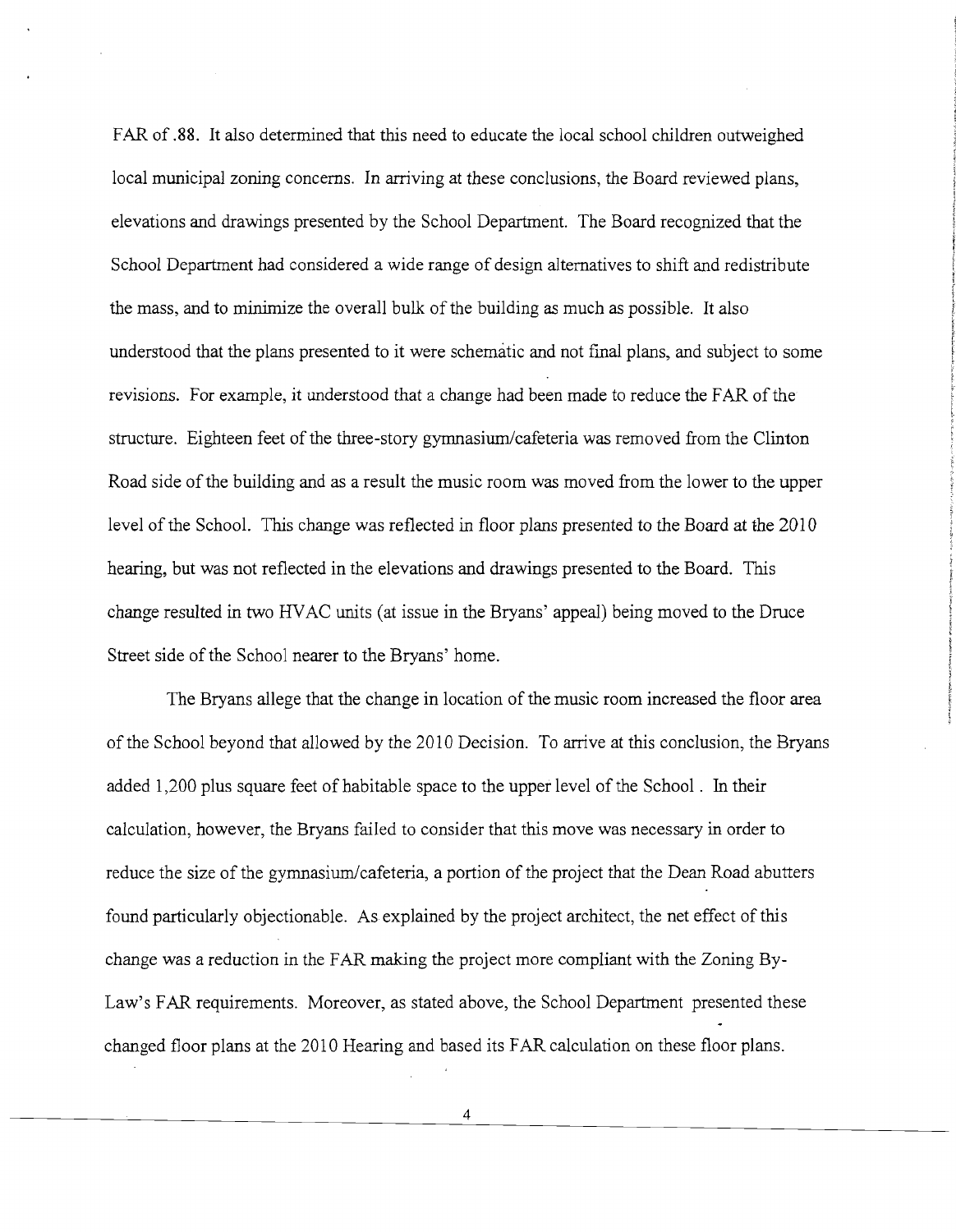Accordingly, we do not find, as alleged by the Bryans, that this change increased the FAR of the project.

The Bryans next argue that the 2010 Decision has been violated because HVAC units were moved. When the music room was moved to the upper floor, three HVAC units were displaced. Two of these units were moved to the Druce Street side of the School resulting in one or both of these units being nearer to the Bryan's home. At the hearing the Bryans proposed a plan to move three HVAC units away from their home. This plan included one unit that was represented in the schematic drawings and two units displaced by the music room. The Board's 2010 Decision, however, had no bearing on the placement of these HVAC units. The zoning relief granted was an exemption from the Zoning By-Law's FAR, parking and loading dock requirements. The three HVAC units of concern to the Bryans do not contribute to FAR, meet all of the requirements of the Zoning By-Law, and are allowed as of right. For rooftop mechanical units, the only requirement in the Zoning By-Law is that they not exceed the height limit by more than ten feet and that they "be concealed or screened from public view to the greatest extent feasible and shall comply with the provisions of the Noise Control By-Law." Zoning By-Law §5.31.1. These three HVAC units have been designed to meet these requirements. As stated above, the two displaced HVAC units that concern the Bryans and the music room were moved in order to reduce the size of the gymnasium/cafeteria addition, which reduced the FAR and made the project more compliant with the Zoning By-Law.

The Bryans argue that the School Department has not complied with Condition 1 of the 2010 Decision. Condition 1 provides:

In completing its final design for the school, the building architect shall review the comments of the Planning & Community Development Director in his Administrative Site Plan Review memorandum and accommodate as much as possible changes to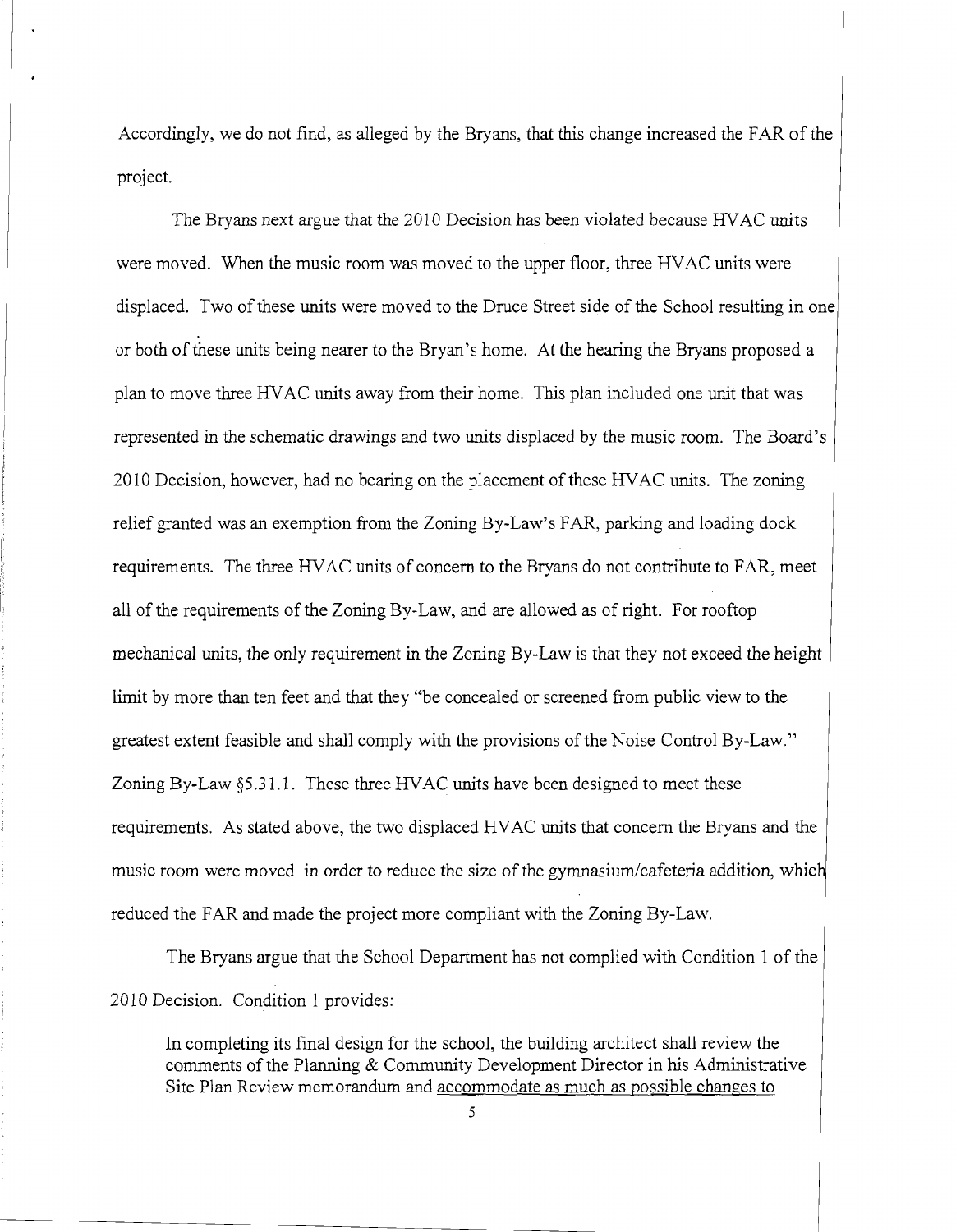exterior cladding and landscape changes that would help improve the exterior of the building, particularly on the Dean Road side.

(Emphasis added.) Decision at page 22. The Board agrees with the Building Commissioner that the School Department has met the requirements of Condition 1. As outlined in the Building Commissioner's letter dated December 1, 2011, the School Department's design team has taken a number of steps to meet this condition. It has refined the gymnasium facade by changing the window arrangement and cladding materials; prepared different options for the upper floor and made its final selection with input from abutters; added green wall screening to the final design based on abutter input; added trellis work along the former gymnasium/multi-purpose room; .. prepared nighttime renderings and studied the effects of different interior colors in order to reduce light trespass; prepared photometric site plans to illustrate how the concealed areas are illuminated and how light trespass will be mitigated; and, developed a landscape plan that includes significant landscape buffers and adjustments made in response to requests from abutters. The design team has also selected a color for the metal veneer used to screen the mechanical units that disappears into the skyline as much as possible.

Finally, the Bryans at the hearing argued that the placement of the HVAC units near their home increased a prior non-conformity. The School on the Dean Road side does not meet the side-yard setback for the Zoning District (S-7). The Zoning By-Law requires a twenty foot setback and there is only nineteen feet. It was, however, uncontroverted that the HVAC units and screening have not been placed within the twenty foot setback and are being constructed well back from the non-conforming wall and the twenty-foot setback. As a result, this Board finds that the HVAC units and screening do not increase the nonconformity and no zoning relief is required.